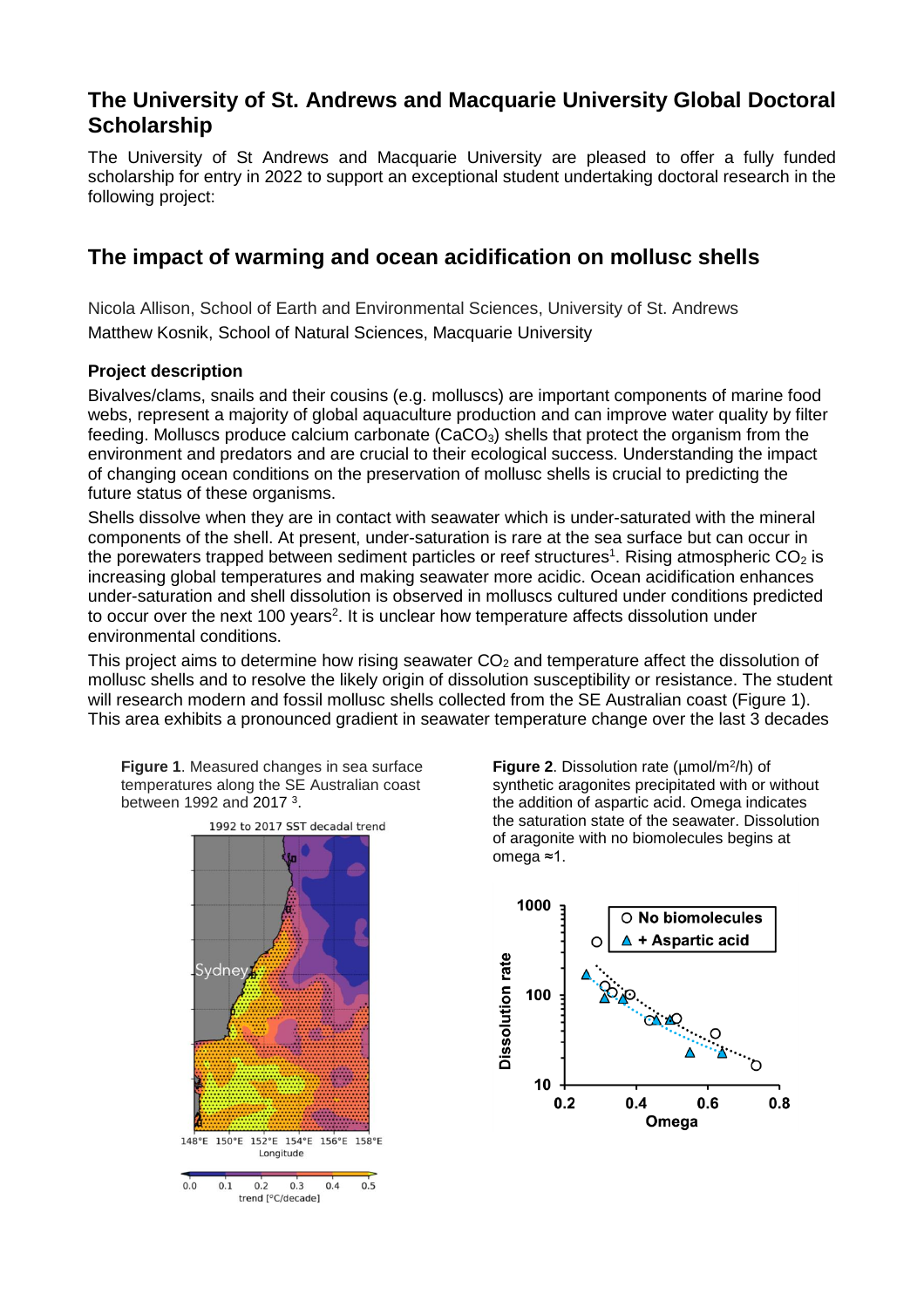due to changes in circulation of the East Australian Current<sup>3</sup>. The southern end of the coastal transect is warming rapidly while the northern end has seen little change in mean seawater temperature (Figure 1). This gradient makes SE Australia an ideal place to examine the impact of ocean change on mollusc shell dissolution resistance.

Research by Kosnik's group demonstrates that shell dissolution is influenced by shell density, thickness and shape<sup>4</sup>. Research by Allison's group indicates that the incorporation of biomolecules in CaCO<sub>3</sub> minerals also affects mineral dissolution. Marine shells and skeletons are composite materials of CaCO<sub>3</sub> and organic macromolecules<sup>5</sup>. Aragonites precipitated *in vitro* with aspartic acid (the amino acid most commonly found in biogenic  $CaCO<sub>3</sub>$ ) are significantly more resilient to dissolution that aragonites that contain no biomolecules (Figure 2).

The student will combine the expertise of both supervisors to advance current understanding of the factors controlling the dissolution of mollusc shells under future environmental change. The student will characterize modern (live at time of collection) and fossil (deposited before anthropogenic temperature change) shells using a range of shell metrics. The organic composition and crystal fabrics of the shell mineral will be determined. This will identify if changes in the shells have occurred in response to current climate change along the coastal transect. The student will measure the dissolution of both modern and fossil shells in seawater with the  $pCO<sub>2</sub>$  and temperature currently observed and predicted to occur in seawaters and porewaters in the future. The student will produce synthetic CaCO<sub>3</sub><sup>5</sup> and will explore how the inclusion of biomolecules influences mineral structure and dissolution. The combined dataset will enable the student to probe the relationships between shell structure/composition and dissolution. For example the student will identify if changes in morphology, crystal fabric and/or biomolecule composition are associated with dissolution resistance. The student will identify species which produce structures which are resilient or susceptible to dissolution and this will improve our understanding of the response of mollusc species to future climate change.

### **Informal enquiries regarding this scholarship may be addressed to Nicola Allison [\(na9@st](mailto:na9@st-andrews.ac.uk)[andrews.ac.uk,](mailto:na9@st-andrews.ac.uk) http://nicolaallison.co.uk) or Matthew Kosnik (Matthew.Kosnik@mq.edu.au).**

References

- 1. Andersson AJ and Gledhill D, Ocean acidification and coral reefs: effects on breakdown, dissolution, and net ecosystem calcification. Annual Review of Marine Science 5:321-348, 2013.
- 2. Nienhuis S, Palmer AR, Harley CD. Elevated CO2 affects shell dissolution rate but not calcification rate in a marine snail. Proceedings of the Royal Society B: Biological Sciences. 2010 Aug 22;277(1693):2553-8.
- 3. Malan N, Roughen M, Kerry C. The rate of coastal temperature rise adjacent to a warming western boundary current is non-uniform with latitude. Geophysical Research Letters, 48, e2020GL090751. https://doi. org/10.1029/2020GL090751, 2020.
- 4. Kosnik MA, Hua Q, Kaufman DS and Wust RA. Taphonomic bias and time-averaging in tropical molluscan death assemblages: differential shell half-lives in Great Barrier Reef sediment. Paleobiology 35, 565-586, 2009.
- 5. Kellock C, Cole C, Penkman K, Evans, D, Kroger R, Hintz C, Hintz K, Finch A, Allison N, The role of aspartic acid in reducing coral calcification in acidifying oceans, Sci. Rep., 10.1038/s41598-020- 69556-0, 2020.

### **Project management**

The project will be managed jointly between the School of Earth & Environmental Sciences at St Andrews and the School of Natural Sciences at Macquarie. The student will be supervised by Dr Nicola Allison (St Andrews) and Dr Matthew Kosnik (Macquarie).

**Eligibility -** Admission and scholarship criteria of both universities must be met.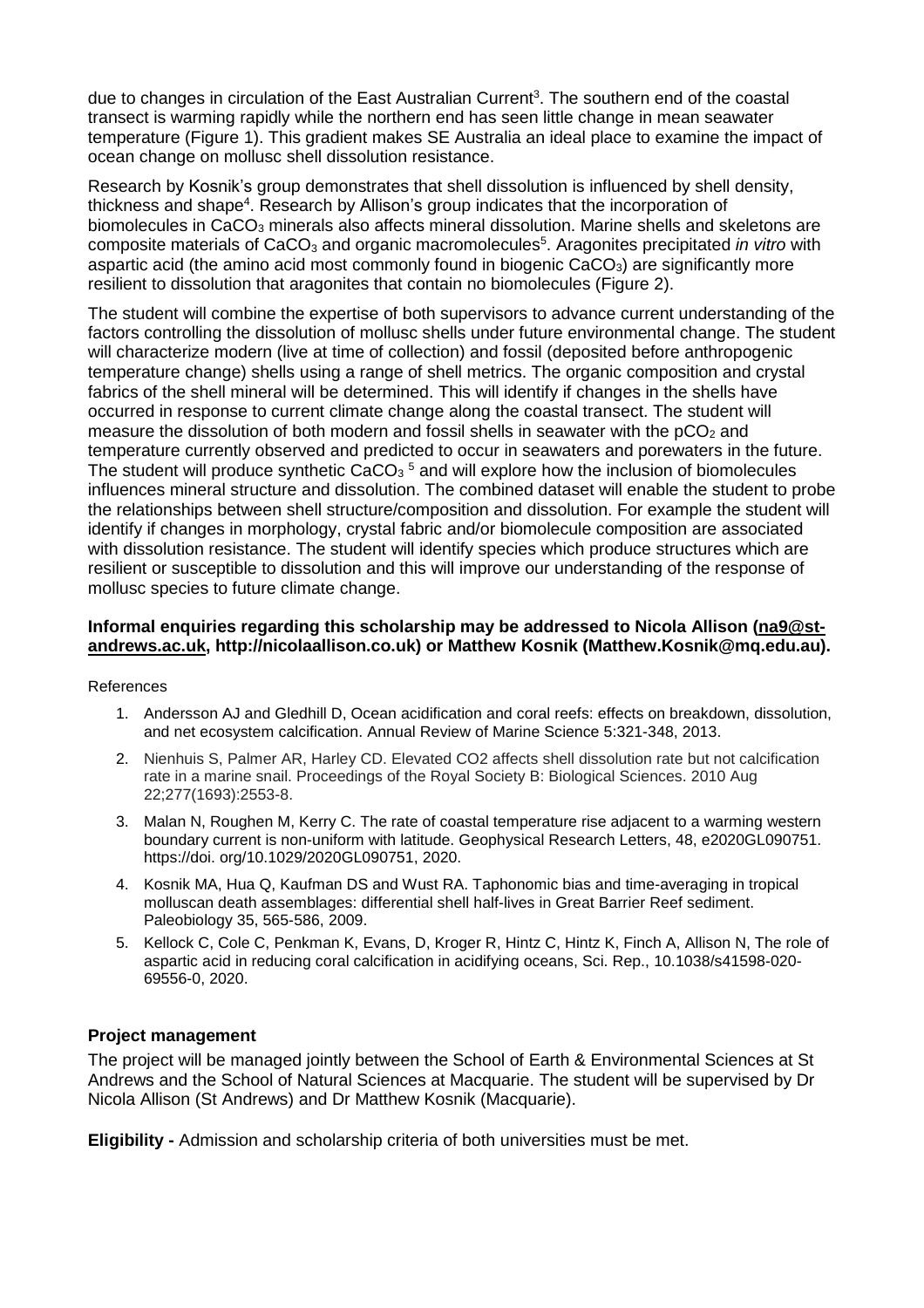**Geographical criteria -** No restrictions.

**Domicile for fee status -** No restrictions.

**Level of study -** Postgraduate Research (Doctoral)

# **Year of entry -** 2022-2023 academic year.

Students will enrol at both institutions from the outset. In terms of their location for study, entry points for students beginning at St Andrews are, 27 September or 27 January. If beginning at Macquarie, entry points are 1 October or 1 February.

# **Schools**

School of Earth & Environmental Sciences (St Andrews) and Natural Sciences (Macquarie)

### **Additional criteria**

Applicants must not already (i) hold a doctoral degree; or (ii) be matriculated for a doctoral degree at the University of St Andrews or another institution.

# **What does it cover?**

### **Duration of award**

Up to 3.5 years. The student will be expected to spend approximately half of the award term at the University of St Andrews and half at Macquarie University. The successful candidate will be expected to have completed the doctorate degree by the end of the award term. The award term excludes the continuation period and any extension periods.

# **Value of award**

The funding comprises a scholarship equivalent of a full-fees award and stipend for a period of up to 3.5 years. It is expected that the student will spend half of the scholarship term at the University of St Andrews and half at Macquarie University:

- For the period spent at the University of St Andrews, the scholarship will comprise a full fees award and a stipend paid at the current UK Research Council rate (£15,609 each year in 2021–2022)
- For the period spent at Macquarie University, the scholarship will comprise a stipend (tax exempt and indexed annually), paid pro-rata. The rates can be found here: https://www.education.gov.au/research-training-program. A tuition fee scholarship will be granted for the period of joint enrolment. Macquarie University will also pay for one return economy airfare between Scotland and Australia up to a maximum value of \$2,500 AUD to be arranged by the Graduate Research Academy.

### **Tuition or maintenance award**

Tuition and maintenance.

# **About St Andrews**

# **Doctoral Research at St Andrews**

As a doctoral student at the University of St Andrews you will be part of a growing, vibrant, and intellectually stimulating postgraduate community. St Andrews is one of the leading researchintensive universities in the world and offers a postgraduate experience of remarkable richness.

St Leonard's Postgraduate College is at the heart of the postgraduate community of St Andrews. The College supports all postgraduates and aims to provide opportunities for postgraduates to come together, socially and intellectually, and make new connections.

St Leonard's Postgraduate College works closely with the Postgraduate Society which is one of the most active societies within the Students' Association. All doctoral students are automatically welcomed into the Postgraduate Society when they join the University.